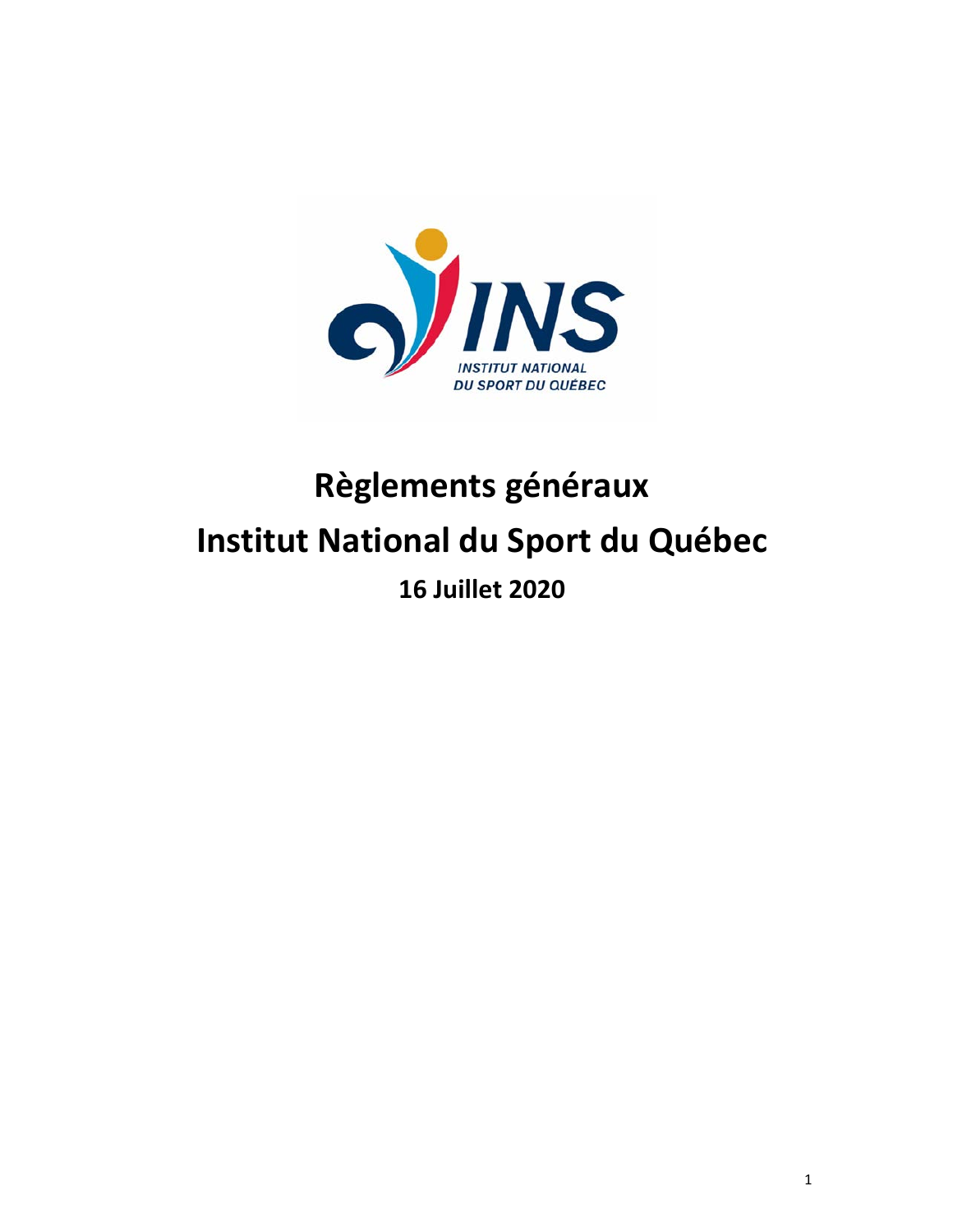# Institut national du sport du Québec

# Règlements généraux

# Table des matières

| <b>CHAPITRE I:</b>  |  |
|---------------------|--|
| ARTICLE 1.          |  |
| <b>ARTICLE 2.</b>   |  |
| ARTICLE 3.          |  |
| <b>ARTICLE 4.</b>   |  |
| <b>CHAPITRE II:</b> |  |
| <b>ARTICLE 5.</b>   |  |
|                     |  |
| <b>ARTICLE 7.</b>   |  |
| ARTICLE 8.          |  |
| ARTICLE 9.          |  |
| ARTICLE 10.         |  |
| <b>ARTICLE 11.</b>  |  |
| <b>ARTICLE 12.</b>  |  |
|                     |  |
| <b>ARTICLE 13.</b>  |  |
| <b>ARTICLE 14.</b>  |  |
| <b>ARTICLE 15.</b>  |  |
| ARTICLE 16.         |  |
|                     |  |
|                     |  |
|                     |  |
|                     |  |
| ARTICLE 17.         |  |
| ARTICLE 18.         |  |
|                     |  |
|                     |  |
| ARTICLE 19.         |  |
| ARTICLE 20.         |  |
| <b>CHAPITRE V:</b>  |  |
| ARTICLE 21.         |  |
|                     |  |
|                     |  |
|                     |  |
|                     |  |
|                     |  |
|                     |  |
|                     |  |
|                     |  |
|                     |  |
|                     |  |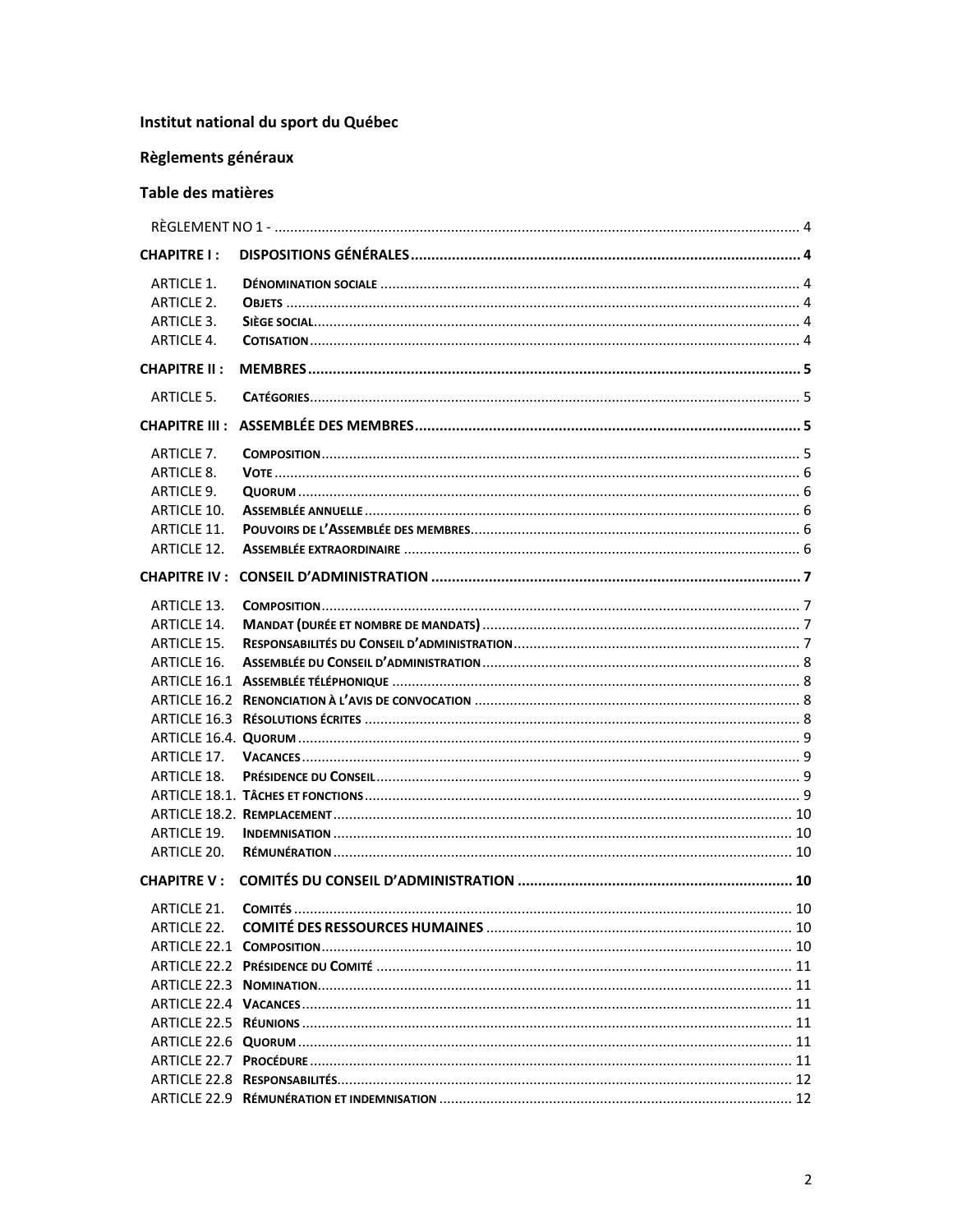| ARTICLE 23         |  |
|--------------------|--|
|                    |  |
|                    |  |
|                    |  |
|                    |  |
|                    |  |
|                    |  |
|                    |  |
|                    |  |
|                    |  |
| <b>ARTICLE 24</b>  |  |
|                    |  |
|                    |  |
|                    |  |
|                    |  |
|                    |  |
|                    |  |
|                    |  |
|                    |  |
|                    |  |
|                    |  |
| <b>ARTICLE 25.</b> |  |
| ARTICLE 26.        |  |
| ARTICLE 27.        |  |
| <b>ARTICLE 28.</b> |  |
| ARTICLE 29.        |  |
|                    |  |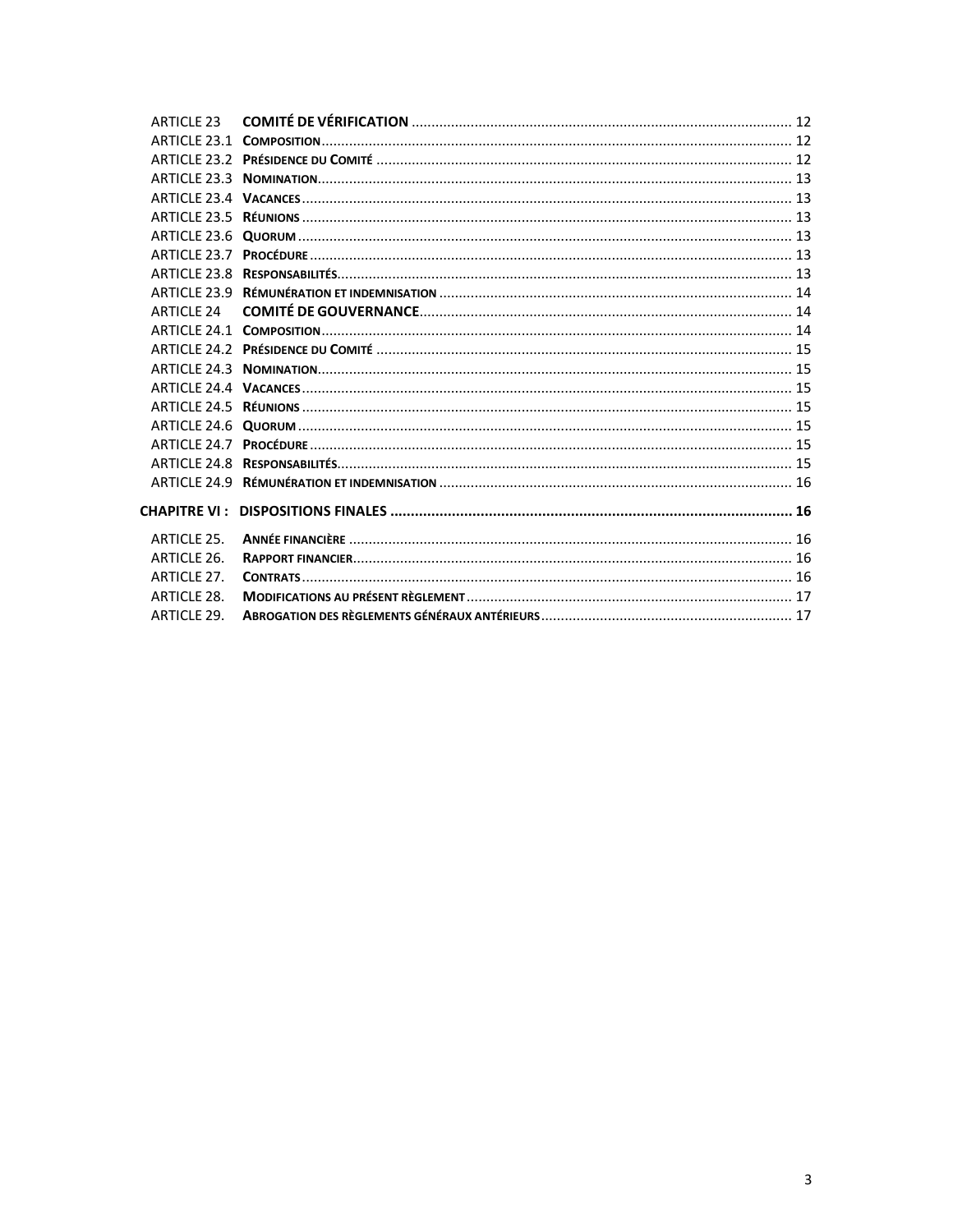# **RÈGLEMENTS GÉNÉRAUX**

# RÈGLEMENT NO 1 -

Étant les règlements généraux de la corporation INSTITUT NATIONAL DU SPORT DU QUÉBEC, incorporée selon les dispositions de la troisième partie de la Loi sur les compagnies par lettres patentes du 30 avril 1997.

# **Chapitre I : DISPOSITIONS GÉNÉRALES**

# ARTICLE 1. **Dénomination sociale**

La dénomination sociale de la corporation est « INSTITUT NATIONAL DU SPORT DU QUÉBEC », nommée ci-après l'« Institut ».

# ARTICLE 2. **Objets**

Les objets pour lesquels l'Institut est constitué sont les suivants :

- Aider les athlètes et entraîneurs de haut niveau à se préparer en vue de l'atteinte de performances maximales lors des Jeux olympiques et paralympiques, Championnats du monde et autres compétitions internationales d'envergure.
- Contribuer à l'amélioration des performances des athlètes de haut niveau.
- Améliorer l'accessibilité sur une base prioritaire, la disponibilité et la qualité des services et des installations requises par les athlètes et les entraîneurs de haut niveau identifiés.
- Accroître la formation francophone, l'expérience et l'efficacité d'intervention des entraîneurs de haut niveau identifiés.
- Favoriser, par une approche concertée entre les partenaires de l'Institut, la promotion du sport de haut niveau au Québec.

# ARTICLE 3. **Siège social**

Le siège social de l'Institut est situé à Montréal et est établi à telle adresse que peut déterminer de temps à autre le Conseil d'administration.

# ARTICLE 4. **Cotisation**

Le Conseil d'administration déterminera à chaque année le coût de la cotisation annuelle de chaque catégorie de membres.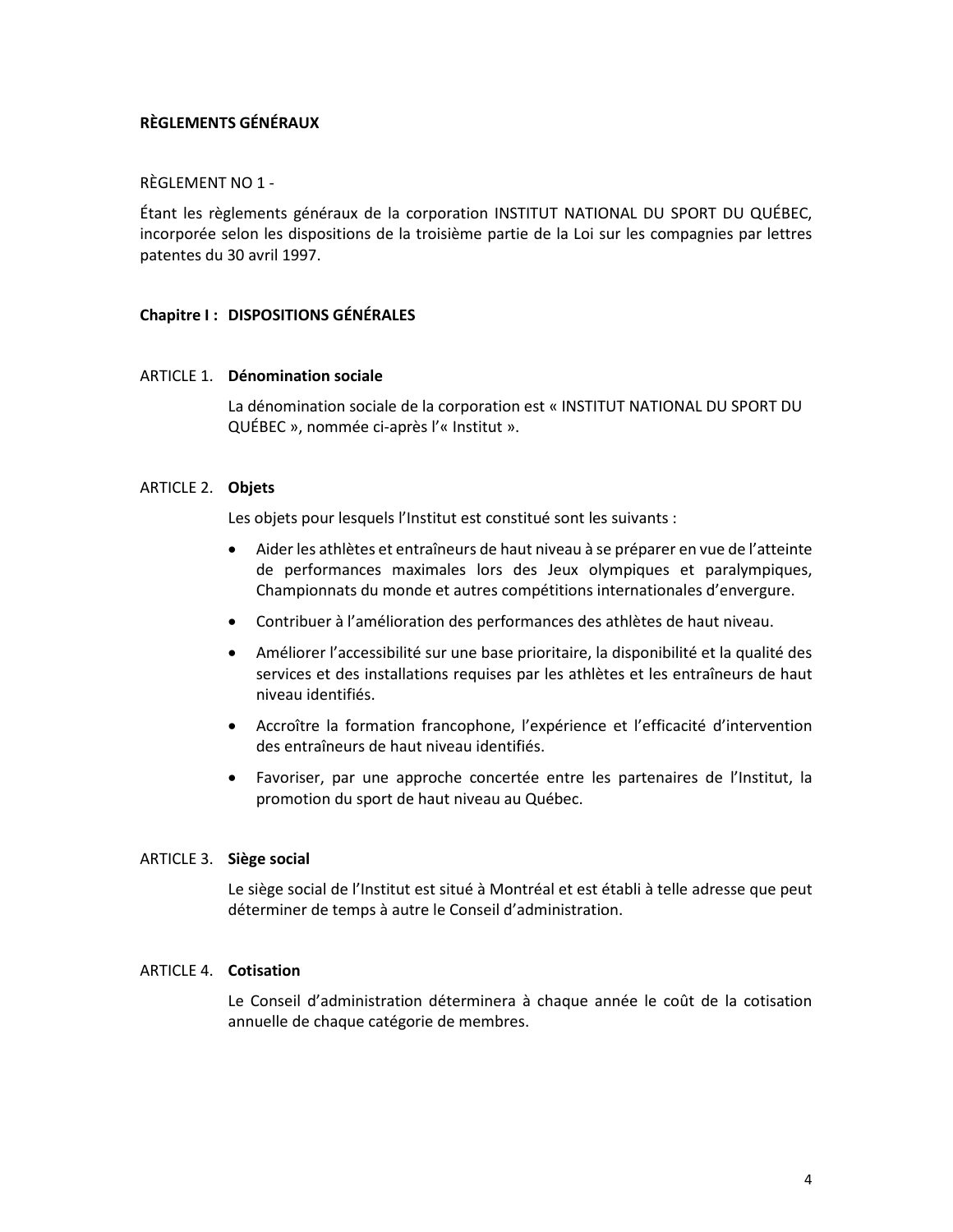# **Chapitre II : MEMBRES**

# ARTICLE 5. **Catégories**

L'Institut compte six (6) catégories de membres soit :

a) **Les athlètes** – les athlètes qui ont été désignés boursiers du programme Équipe Québec, ou son équivalent, par le gouvernement du Québec.

Cesse d'être membre l'athlète qui perd, au premier (1er) avril de l'année en cours, cette désignation.

Seront membres les athlètes âgés de dix-huit (18) ans et plus, au moins trente (30) jours avant la tenue de l'Assemblée des membres.

b) **Les entraîneurs** – les entraîneurs qui ont été désignés boursiers du programme Équipe Québec, ou son équivalent, par le gouvernement du Québec.

Cesse d'être membre l'entraîneur qui perd, au premier (1er) avril de l'année en cours, cette désignation.

c) **Les organismes nationaux de sport (ONS) et les organismes provinciaux de sport (OPS)** ayant une entente de services avec l'Institut.

Les ONS et OPS membres sont ceux qui ont une entente de services en vigueur trente (30) jours avant la tenue de l'Assemblée des membres.

Le représentant de chaque ONS et OPS est désigné par l'organisme. L'organisme doit informer par écrit l'Institut, de l'identité de son représentant avant la tenue de l'Assemblée des membres.

d) **Les membres partenaires** sont les organismes ayant une mission complémentaire à celle de l'Institut et approuvés, par le Conseil d'administration, selon un processus de sélection géré par celui-ci. La liste des membres associés est approuvée annuellement par le Conseil d'administration.

Le représentant de chaque membre partenaire est désigné par l'organisme. L'organisme doit confirmer son représentant avant la tenue de l'Assemblée des membres.

- e) **Les membres honoraires** sont les individus ou organismes que le Conseil d'administration veut honorer et qui contribuent ou qui ont contribué à faire rayonner l'Institut et sa mission.
- f) **Les membres du Conseil d'administration de l'Institut**

# **Chapitre III :ASSEMBLÉE DES MEMBRES**

# ARTICLE 7. **Composition**

Elle est composée des membres de l'Institut qui sont membres trente (30) jours avant la tenue de l'Assemblée annuelle.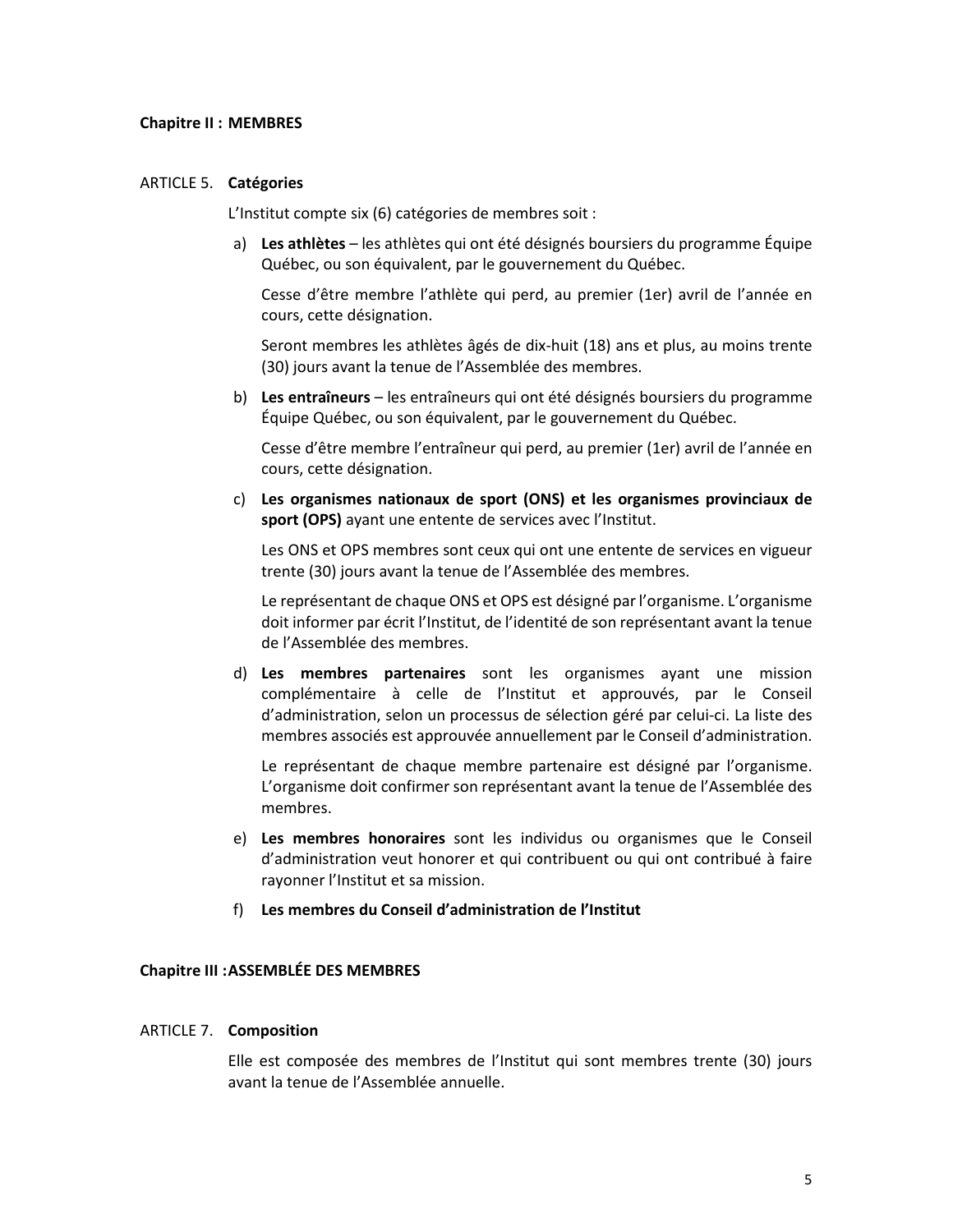# ARTICLE 8. **Vote**

- Chaque membre possède un droit de vote ;
- Le vote par procuration n'est pas autorisé ;
- Le Président de l'Institut a un second vote ou vote prépondérant en cas d'égalité des voix ;
- Le vote se prend à main levée, à moins que le scrutin secret ne soit demandé par le tiers (1/3) des membres présents ;
- Les membres honoraires et les membres partenaires n'ont pas de droit de vote.

# ARTICLE 9. **Quorum**

Le quorum à toute Assemblée des membres est fixé au nombre de membres présents.

# ARTICLE 10. **Assemblée annuelle**

L'Assemblée annuelle de l'Institut est tenue dans les quatre (4) mois suivant la fin de l'année financière de l'Institut, à tel endroit et à telle date fixés par le Conseil d'administration. L'avis de convocation signé par le Président, ou toute personne désignée par lui, doit être envoyé, par courrier ordinaire, par téléphone, par télécopieur ou par courrier électronique, aux membres au moins quinze (15) jours à l'avance.

# ARTICLE 11. **Pouvoirs de l'Assemblée des membres**

- Ratifier les règlements généraux de l'Institut et leurs amendements ;
- Recevoir le rapport annuel des activités de l'Institut ;
- Recevoir les résultats financiers de l'Institut ;
- Ratifier les actes des administrateurs de l'Institut ;
- Nommer le vérificateur pour l'exercice financier de l'Institut
- Ratifier la décision du Conseil d'administration pour l'élection des administrateurs ;
- Prendre connaissance de la mission, la vision et les grandes orientations stratégiques de l'Institut.

# ARTICLE 12. **Assemblée extraordinaire**

L'Assemblée extraordinaire est convoquée par le Conseil d'administration ou d'au moins dix pour cent (10%) des membres de l'Institut. L'avis de convocation doit être envoyé par courrier ordinaire, par téléphone, par télécopieur ou par courrier électronique, aux membres au moins quinze (15) jours à l'avance.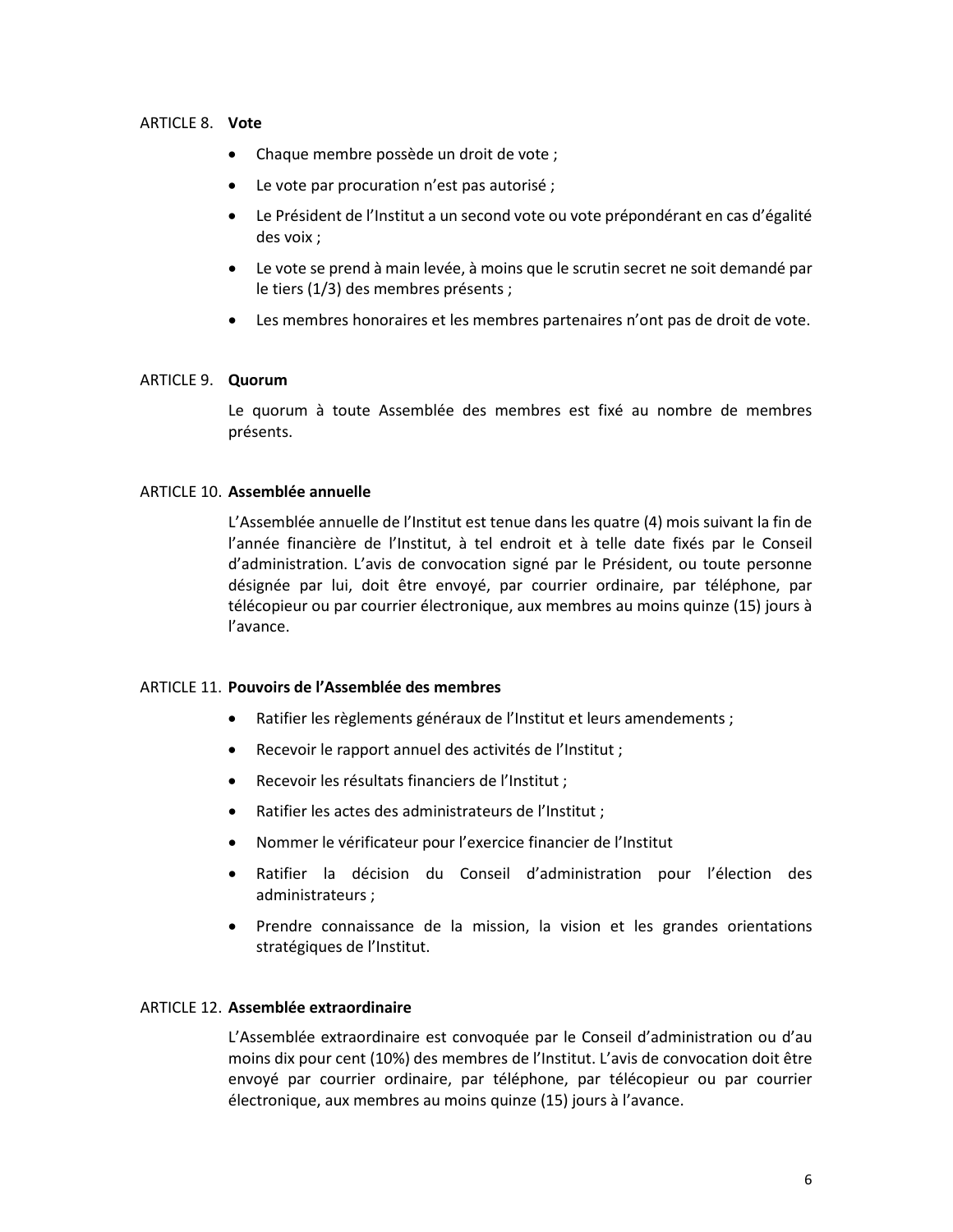# **Chapitre IV :CONSEIL D'ADMINISTRATION**

# ARTICLE 13. **Composition**

Le Conseil d'administration est composé des onze (11) administrateurs suivants, ayant chacun un droit de vote :

- a) Un athlète retraité, dont la résidence est au Québec et, qui a déjà été boursier du programme Équipe Québec, ou son équivalent, en vertu d'un brevet senior de Sport Canada, excluant ceux qui sont administrateurs, permanents ou contractuels dans un ONS, OPS ou un organisme sportif ayant une mission complémentaire à celle de l'Institut.
- b) Un entraîneur retraité, dont la résidence est au Québec et, qui a déjà été boursier du programme Équipe Québec, ou son équivalent, excluant ceux qui sont administrateurs, permanents ou contractuels dans un ONS, OPS ou un organisme sportif ayant une mission complémentaire à celle de l'Institut.
- c) Neuf (9) administrateurs indépendants, possédant les connaissances et compétences tel que recommandé par le Comité de gouvernance et selon les critères adoptés de temps à autre par le Conseil d'administration ;

Au sein du Conseil d'administration, au minimum quatre (4) des postes seront occupés par des femmes et au minimum quatre (4) des postes seront occupés par des hommes. Dans le cas où le nombre minimum n'est pas atteint, le Conseil d'administration pourvoira à l'absence tout en respectant les nombres minimaux.

Le Conseil pourra choisir parmi ses membres un comité exécutif composé d'au moins trois administrateurs, lequel pourra exercer les pouvoirs du conseil d'administration, excepté les pouvoirs, qui en vertu de la loi, doivent être exercés par le Conseil d'administration ainsi que ceux que le Conseil d'administration peut se réserver expressément.

Le cas échéant, le Comité exécutif fait rapport de ses activités à chaque Assemblée du Conseil et celui-ci peut alors renverser ou modifier les décisions prises, à condition que les droits des tiers ne soient pas affectés.

# ARTICLE 14. **Mandat (durée et nombre de mandats)**

La durée du mandat des administrateurs est de deux (2) ans. Un administrateur ne pourra compléter plus de cinq (5) mandats.

Cinq (5) administrateurs seront nommés aux années impaires et six (6) seront nommés aux années paires.

# ARTICLE 15. **Responsabilités du Conseil d'administration**

- Définir, adopter et faire rayonner la vision, la mission et les orientations stratégiques de l'Institut
- Adopter le budget annuel de l'Institut ;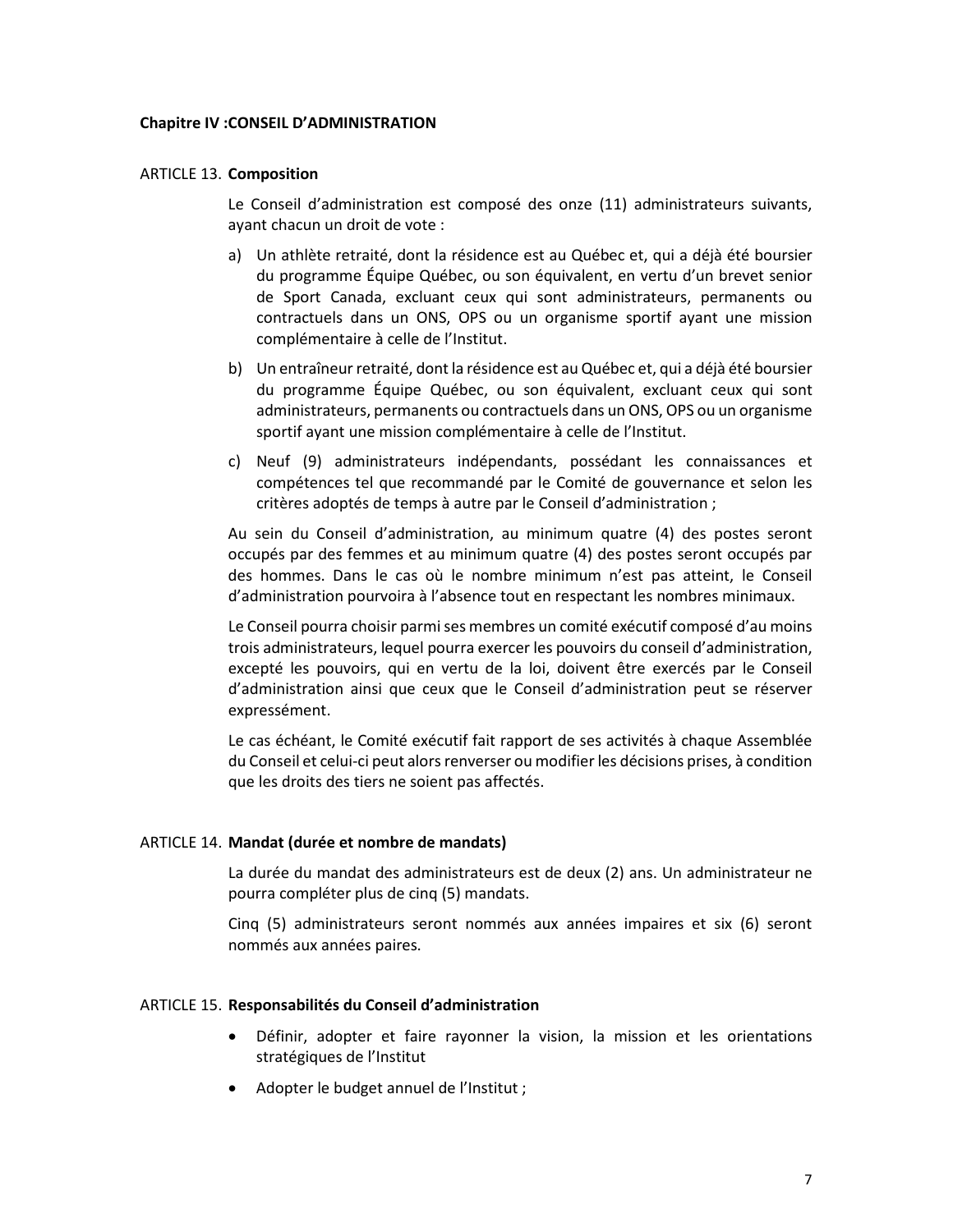- Administrer les affaires de l'Institut ;
- S'informer sur toute question qu'il juge importante ;
- Adopter les politiques de l'Institut ;
- Adopter le rapport financier de fin d'exercice et le rapport annuel de l'Institut ;
- Adopter les modifications aux règlements généraux de l'Institut ;
- Procéder à l'embauche, l'évaluation de la performance et l'établissement de la rémunération du Président-directeur général et définir son rôle et ses responsabilités ;
- Exercer tous les autres pouvoirs qui lui sont conférés en vertu de la Loi et des règlements de l'Institut.

# ARTICLE 16. **Assemblée du Conseil d'administration**

Le Conseil d'administration se réunit aussi souvent que jugé nécessaire sur demande du Président ou de la majorité des membres du conseil. L'avis de convocation est transmis par courrier ordinaire, par téléphone, par télécopieur ou par courrier électronique, au moins cinq (5) jours avant la date prévue d'une Assemblée.

Le Conseil d'administration se réunit, en personne, au moins une fois par trimestre.

À chaque réunion régulière du Conseil et à chaque réunion spéciale, à moins que le Conseil n'en décide autrement, les membres tiennent une séance à huis clos.

#### ARTICLE 16.1 **Assemblée téléphonique**

Les administrateurs peuvent, si la majorité d'entre eux sont d'accord, participer à une Assemblée du Conseil d'administration à l'aide de moyens permettant à tous les participants de communiquer oralement entre eux, notamment par téléphone. Ils sont alors réputés avoir assisté à l'Assemblée.

# ARTICLE 16.2 **Renonciation à l'avis de convocation**

Tout administrateur peut renoncer par écrit à l'avis de convocation à une Assemblée du Conseil d'administration.

Sa seule présence à l'Assemblée équivaut à une renonciation sauf s'il y assiste spécialement pour s'opposer à sa tenue en invoquant l'irrégularité de sa convocation.

#### ARTICLE 16.3 **Résolutions écrites**

Les résolutions écrites, signées par tous les administrateurs habiles à voter sur ces résolutions lors des Assemblées du Conseil d'administration, ont la même valeur que si elles avaient été adoptées au cours de ces Assemblées.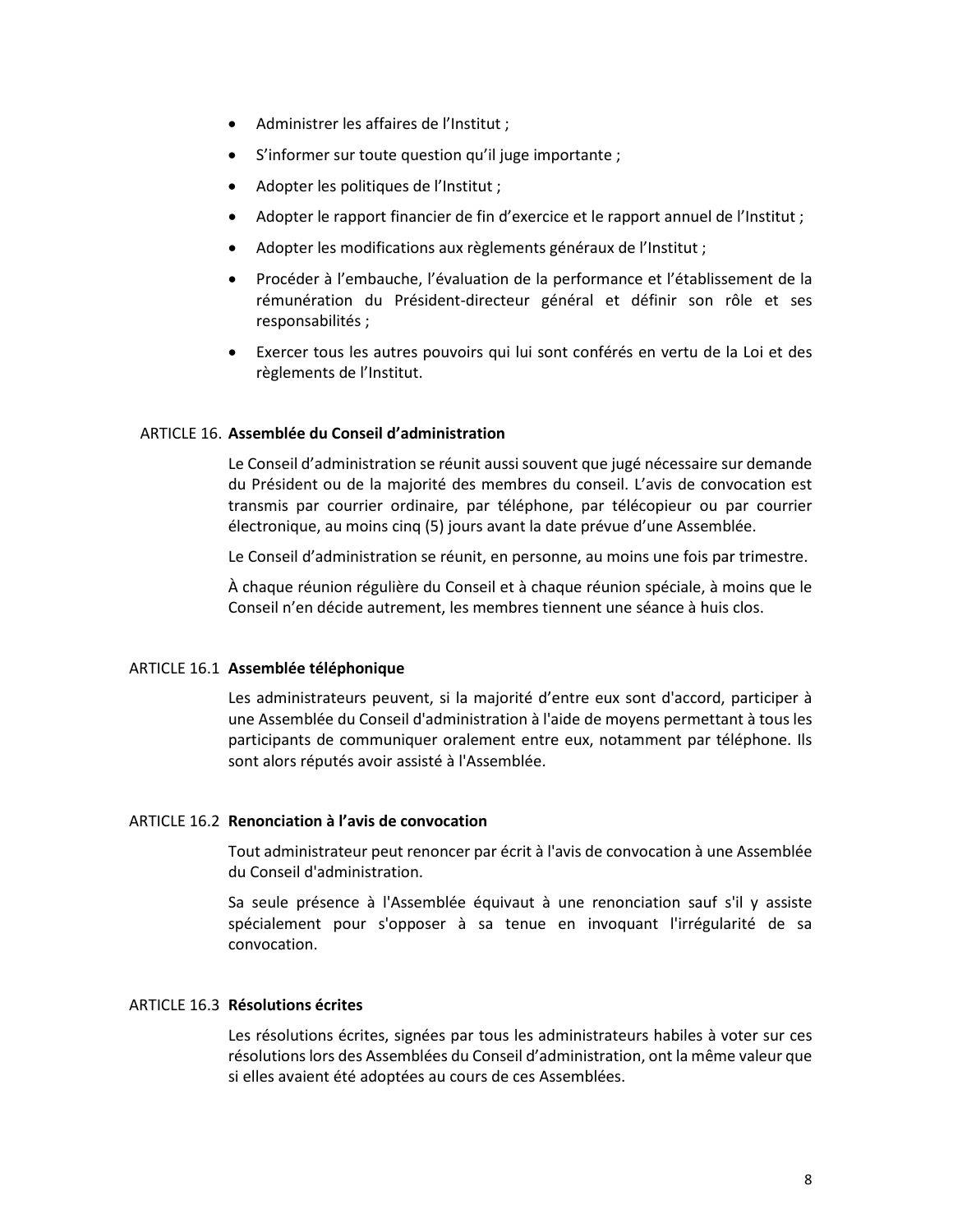Un exemplaire de ces résolutions est conservé avec les procès-verbaux des délibérations du Conseil d'administration.

# ARTICLE 16.4. **Quorum**

Le quorum à toute Assemblée du Conseil d'administration est fixé à la majorité des membres du conseil d'administration élus.

# ARTICLE 17. **Vacances**

Si une vacance survient parmi les administrateurs, il revient au Conseil d'administration, sur recommandation du Comité de gouvernance, d'y pourvoir selon le cas et ce, tout en respectant les nombres minimaux.

Les vacances qui surviennent au conseil, soit pour cause de mort, de démission, de disqualification, de destitution, soit pour d'autres causes, sont comblées par le Conseil d'administration. Le conseil déterminera les circonstances qui constituent une vacance.

L'administrateur élu pour combler un poste vacant termine le mandat de son prédécesseur, et cette implication ne sera pas considérée dans la limite maximale des cinq (5) mandats.

Malgré toute vacance, le Conseil d'administration peut continuer d'agir, en autant qu'il y a quorum.

# ARTICLE 18. **Présidence du Conseil**

Un président est élu par et parmi les membres du Conseil d'administration à la première Assemblée du Conseil d'administration qui suit l'Assemblée annuelle.

Un administrateur ne pourra occuper le poste de Président pendant plus de trois (3) mandats.

Exceptionnellement le Conseil d'administration pourra permettre à un administrateur d'occuper le poste de président pour un quatrième (4) mandat.

# ARTICLE 18.1. **Tâches et fonctions**

Outre les tâches et fonctions qui lui sont dévolues en vertu de la Loi sur les compagnies et du présent règlement, le président du Conseil exerce les tâches et fonctions suivantes :

- Préside les Assemblées des membres et du Conseil d'administration;
- Signe des chèques et autres effets de commerce de l'Institut et ce, suivant les politiques de l'Institut adoptées par le Conseil d'administration de temps à autre;
- Assure que les tâches et fonctions dévolues aux comités, administrateurs et Président-directeur général de l'Institut soient correctement effectuées;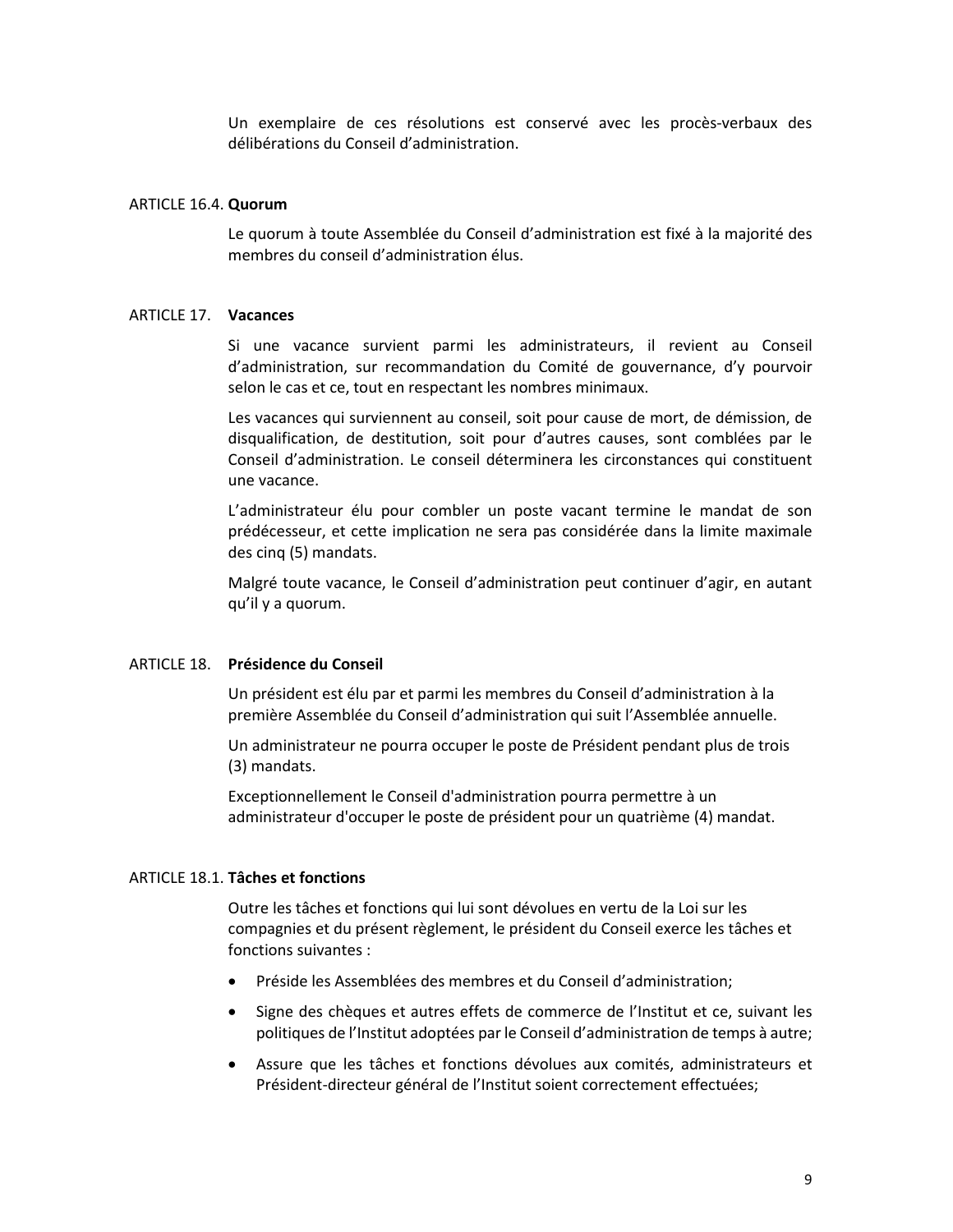• Exerce toutes les autres tâches et fonctions qui peuvent lui être confiées par le Conseil d'administration.

#### ARTICLE 18.2. **Remplacement**

Le conseil d'administration déterminera un remplaçant pour agir en cas d'absence ou d'incapacité d'agir du président.

#### ARTICLE 19. **Indemnisation**

Tout administrateur sera tenu à même les fonds de l'Institut, indemne et à couvert :

- a) De tous frais, charges et dépenses quelconques que cet administrateur supporte ou subit au cours ou à l'occasion d'une action, poursuite ou procédure intentée contre lui, à l'égard ou en raison d'actes faits ou choses accomplies ou permises par lui dans l'exercice ou pour l'exécution de ses fonctions, et
- b) De tous autres frais, charges et dépenses qu'il supporte ou subit au cours ou à l'occasion des affaires de l'Institut ou relativement à ces affaires, excepté ceux qui résultent de sa propre négligence ou de son omission volontaire.

#### ARTICLE 20. **Rémunération**

Les administrateurs de l'Institut ne sont pas rémunérés. Ils ont cependant le droit d'être remboursés pour les dépenses encourues dans l'exercice de leurs fonctions selon les normes déterminées à cet égard par le Conseil d'administration.

# **Chapitre V : COMITÉS DU CONSEIL D'ADMINISTRATION**

#### ARTICLE 21. **Comités**

Le Conseil d'administration peut constituer des comités lorsqu'il le juge nécessaire pour le bon fonctionnement de l'Institut et en déterminer les règles et procédures. Il doit également constituer les comités mentionnés aux articles 23 à 25.

Le Président du Conseil est membre d'office de tous les comités du Conseil.

# ARTICLE 22. **COMITÉ DES RESSOURCES HUMAINES**

#### ARTICLE 22.1 **Composition**

Le Comité des ressources humaines est composé d'un minimum de trois (3) membres du conseil.

Le Comité des ressources humaines peut être soutenu dans ses travaux par le Président-directeur général et par toute autre personne qu'il juge appropriée.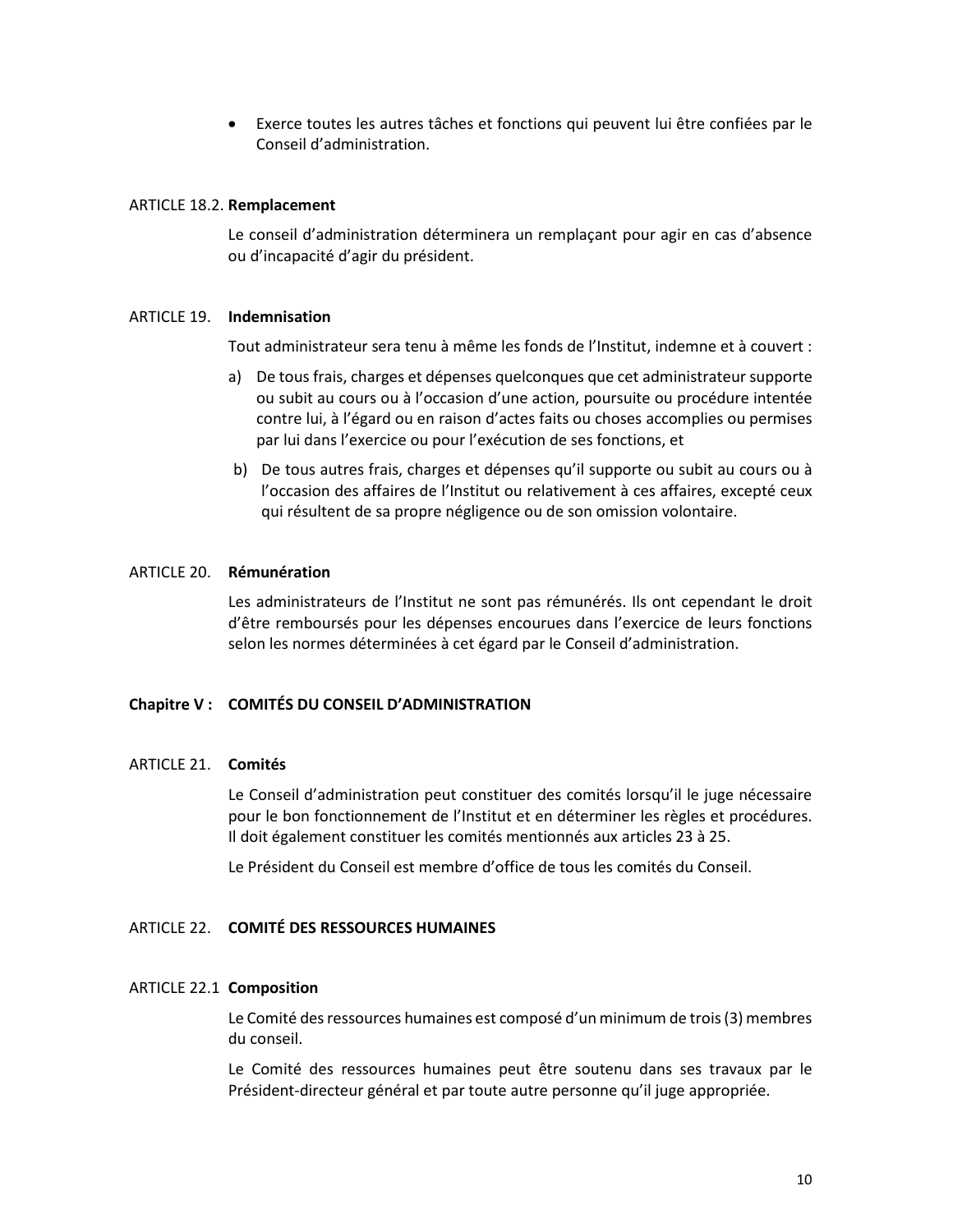#### ARTICLE 22.2 **Présidence du Comité**

La présidence du Comité des ressources humaines sera élue par et parmi les administrateurs membres du comité.

La présidence aura pour fonction de présider les réunions du Comité des ressources humaines et de faire rapport de ses activités au Conseil d'administration.

# ARTICLE 22.3 **Nomination**

Les membres du Comité des ressources humaines demeurent en fonction jusqu'à leur remplacement au sein du Comité ou jusqu'à l'échéance de leur mandat au sein du Conseil.

Chaque membre exerce ses fonctions jusqu'à la nomination de son successeur, à moins qu'il ne démissionne, que son poste ne devienne vacant, qu'il cesse d'être membre du Conseil d'administration ou qu'il y ait lieu de pourvoir à son remplacement pour toute autre raison jugée valable.

# ARTICLE 22.4 **Vacances**

Les vacances qui surviennent au Comité des ressources humaines, soit pour cause de mort, de démission, de disqualification, de destitution, soit pour d'autres causes, sont comblées par le Conseil d'administration.

# ARTICLE 22.5 **Réunions**

Les réunions du Comité des ressources humaines peuvent être tenues sans avis, à telle époque et à tel endroit que le Président du Comité détermine.

À chaque réunion régulière du Comité et à chaque réunion spéciale, à moins que le Comité n'en décide autrement, les membres tiennent une séance à huis clos.

#### ARTICLE 22.6 **Quorum**

Le quorum aux Assemblées du Comité des ressources humaines est fixé à la majorité des membres du Comité.

#### ARTICLE 22.7 **Procédure**

La procédure des réunions est celle que le Président du Comité détermine de temps à autre.

Le Comité tient un livre des procès-verbaux des réunions.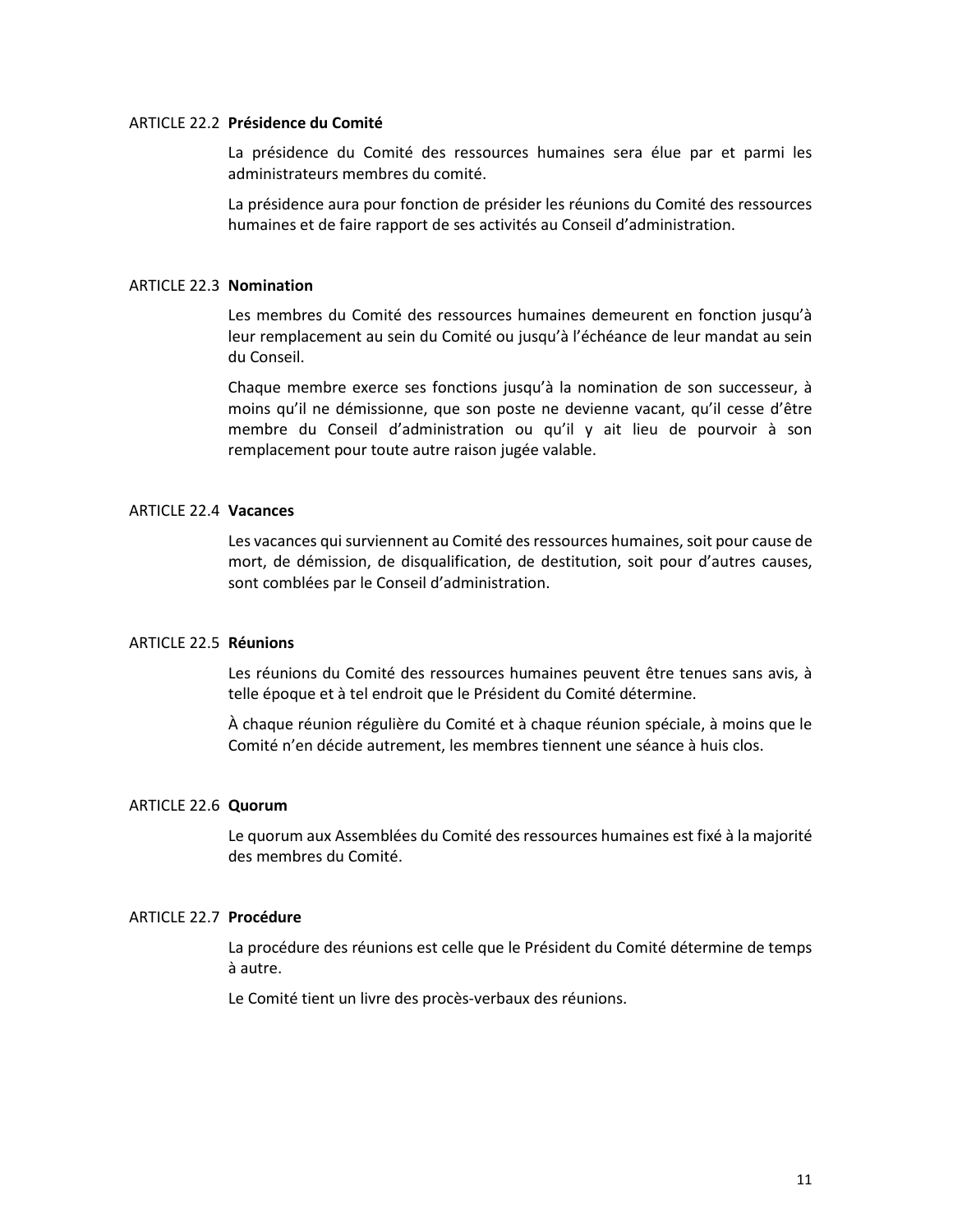# ARTICLE 22.8 **Responsabilités**

Les responsabilités du Comité des ressources humaines incluent, entre autres ce qui suit :

- Établir et recommander les profils de compétences et d'expérience, de même que les qualités et aptitudes personnelles à rechercher au sein du Conseil d'administration pour créer de la valeur ajoutée en fonction des opportunités et des risques auxquels fait face l'Institut;
- Mettre en place une politique d'orientation et de formation continue des administrateurs ;
- S'assurer de l'adoption et de la mise en place des politiques en matière de ressources humaines;
- Élaborer et proposer un profil de compétence, de même que les critères d'évaluation pour le président-directeur général;
- Établir un plan de relève pour les postes clés de l'Institut;
- Contribuer à la sélection des dirigeants;
- Définir et recommander au conseil d'administration la structure salariale du personnel de l'Institut, incluant les dirigeants;
- Soumettre un rapport sommaire de ses activités à chaque réunion du Conseil d'administration.

# ARTICLE 22.9 **Rémunération et indemnisation**

Les membres du Comité des ressources humaines ne sont pas rémunérés comme tel pour leurs services. Ils ont droit à la même indemnisation que celle prévue pour les administrateurs.

# ARTICLE 23 **COMITÉ DE VÉRIFICATION**

# ARTICLE 23.1 **Composition**

Le Comité de vérification est composé d'un minimum de trois (3) membres du conseil.

Le Comité de vérification est soutenu dans ses travaux par le Président-directeur général et par toute autre personne qu'il juge appropriée.

Toute personne dont la présence ou la participation est souhaitée par le Comité peut également assister aux réunions à titre d'invité.

# ARTICLE 23.2 **Présidence du Comité**

La présidence du Comité de vérification sera élue par et parmi les administrateurs membres du comité.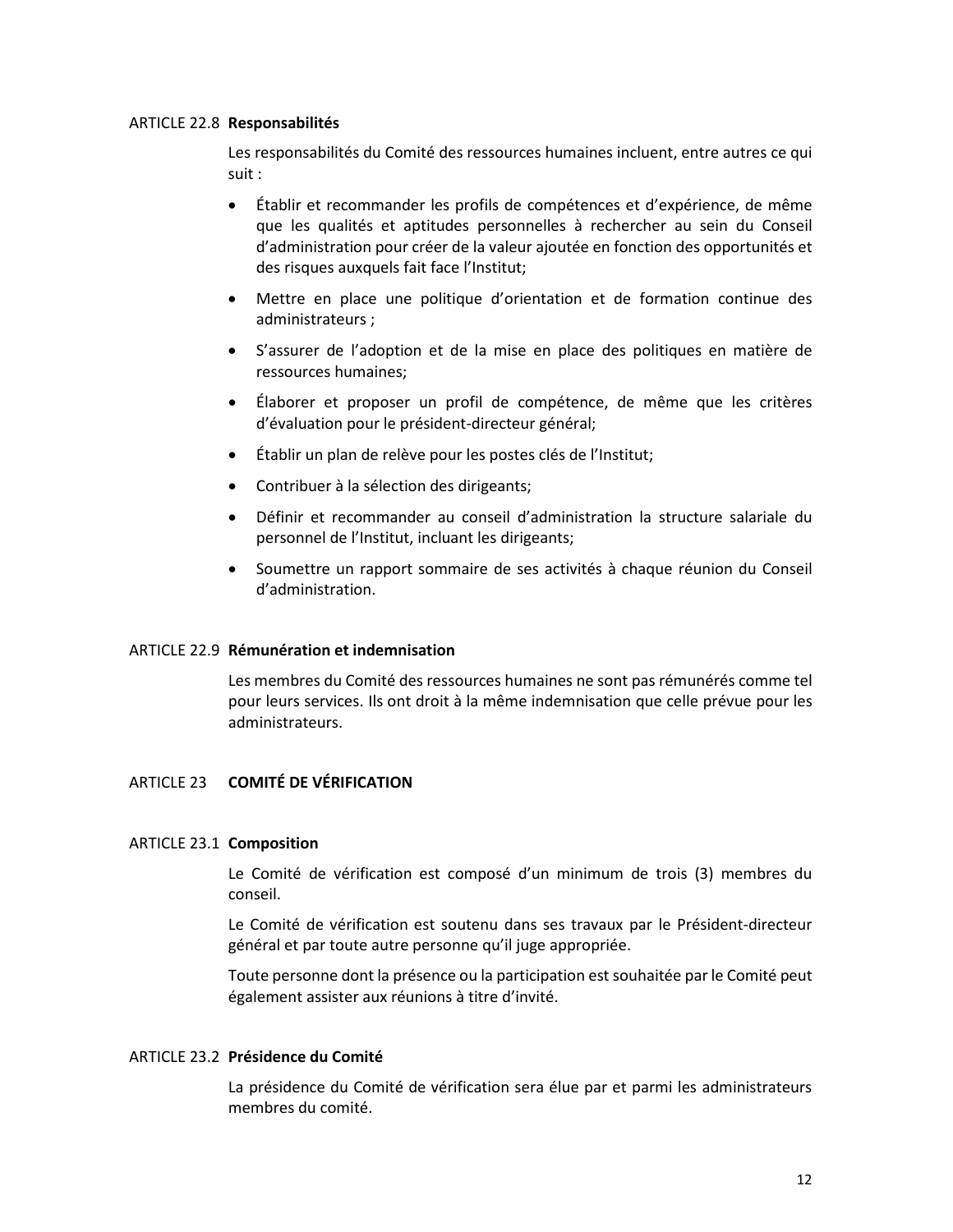La présidence aura pour fonction de présider les réunions du Comité de vérification et de faire rapport de ses activités au Conseil d'administration.

# ARTICLE 23.3 **Nomination**

Les membres du Comité de vérification demeurent en fonction jusqu'à leur remplacement au sein du Comité ou jusqu'à l'échéance de leur mandat au sein du Conseil.

Chaque membre exerce ses fonctions jusqu'à la nomination de son successeur, à moins qu'il ne démissionne, que son poste ne devienne vacant, qu'il cesse d'être membre du Conseil d'administration ou qu'il y ait lieu de pourvoir à son remplacement pour toute autre raison jugée valable.

#### ARTICLE 23.4 **Vacances**

Les vacances qui surviennent au Comité de vérification, soit pour cause de mort, de démission, de disqualification, de destitution, soit pour d'autres causes, sont comblées par le Conseil d'administration.

#### ARTICLE 23.5 **Réunions**

Les réunions du Comité de vérification peuvent être tenues sans avis, à telle époque et à tel endroit que le Président du Comité détermine.

À chaque réunion régulière du Comité et à chaque réunion spéciale, à moins que le Comité n'en décide autrement, les membres tiennent une séance à huit clos.

#### ARTICLE 23.6 **Quorum**

Le quorum aux assemblées du Comité de vérification est fixé à la majorité des membres du Comité.

#### ARTICLE 23.7 **Procédure**

La procédure des réunions est celle que le Président du Comité détermine de temps à autre.

Le Comité tient un livre des procès-verbaux des réunions.

#### ARTICLE 23.8 **Responsabilités**

- Les responsabilités du Comité de vérification incluent, entre autres ce qui suit :
- Prendre connaissance des commentaires, observations et recommandations des auditeurs externes concernant les pratiques comptables utilisées par l'Institut et s'assurer de la surveillance de leur mise en application;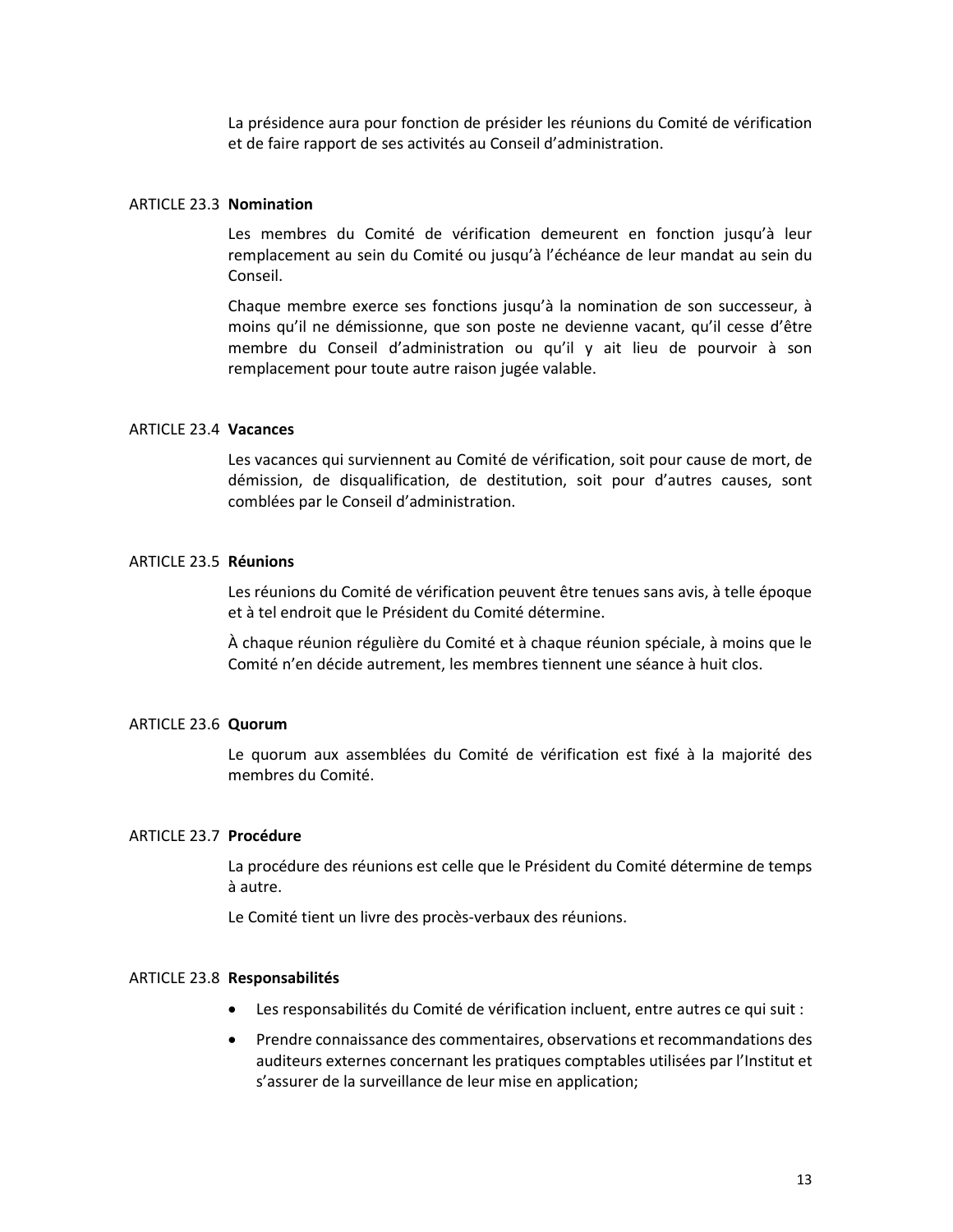- Examiner avec la direction et les auditeurs, avant leur parution, les états financiers, notes, explications, et écarts en lien avec le budget et les années précédentes;
- Recommander l'approbation des états financiers au Conseil d'administration;
- Veille à ce que des politiques comptables et mécanismes de contrôle interne adéquats et efficaces soient mis en place;
- Voir à ce qu'un processus de gestion des risques s'applique aux activités de l'Institut;
- Examiner avec les auditeurs tout problème ou difficultés rencontrés et résoudre tout désaccord entre la direction et les auditeurs
- Revoir toute activité susceptible de nuire à la bonne situation financière de l'Institut et aviser par écrit le Conseil d'administration de toute opération ou pratique de gestion qui n'est pas saine ou qui n'est pas conforme aux règlements ou aux politiques de l'Institut.
- Soumettre un rapport sommaire de ses activités à chaque réunion du Conseil d'administration;
- Établir une politique de placement et en superviser l'exécution et analyser les résultats.

# ARTICLE 23.9 **Rémunération et indemnisation**

Les membres du Comité de vérification ne sont pas rémunérés comme tel pour leurs services. Ils ont droit à la même indemnisation que celle prévue pour les administrateurs.

# ARTICLE 24 **COMITÉ DE GOUVERNANCE**

# ARTICLE 24.1 **Composition**

Le Comité de gouvernance est composé d'un minimum de trois (3) membres du conseil.

En ce qui concerne la recommandation de membres du conseil, le comité s'adjoindra au besoin au moins deux administrateurs dont le mandat ne fait pas l'objet d'un renouvellement pour participer aux travaux du comité relativement à la recommandation de candidats au conseil.

Le Comité de gouvernance peut être soutenu dans ses travaux par le Présidentdirecteur général et par toute autre personne qu'il juge appropriée.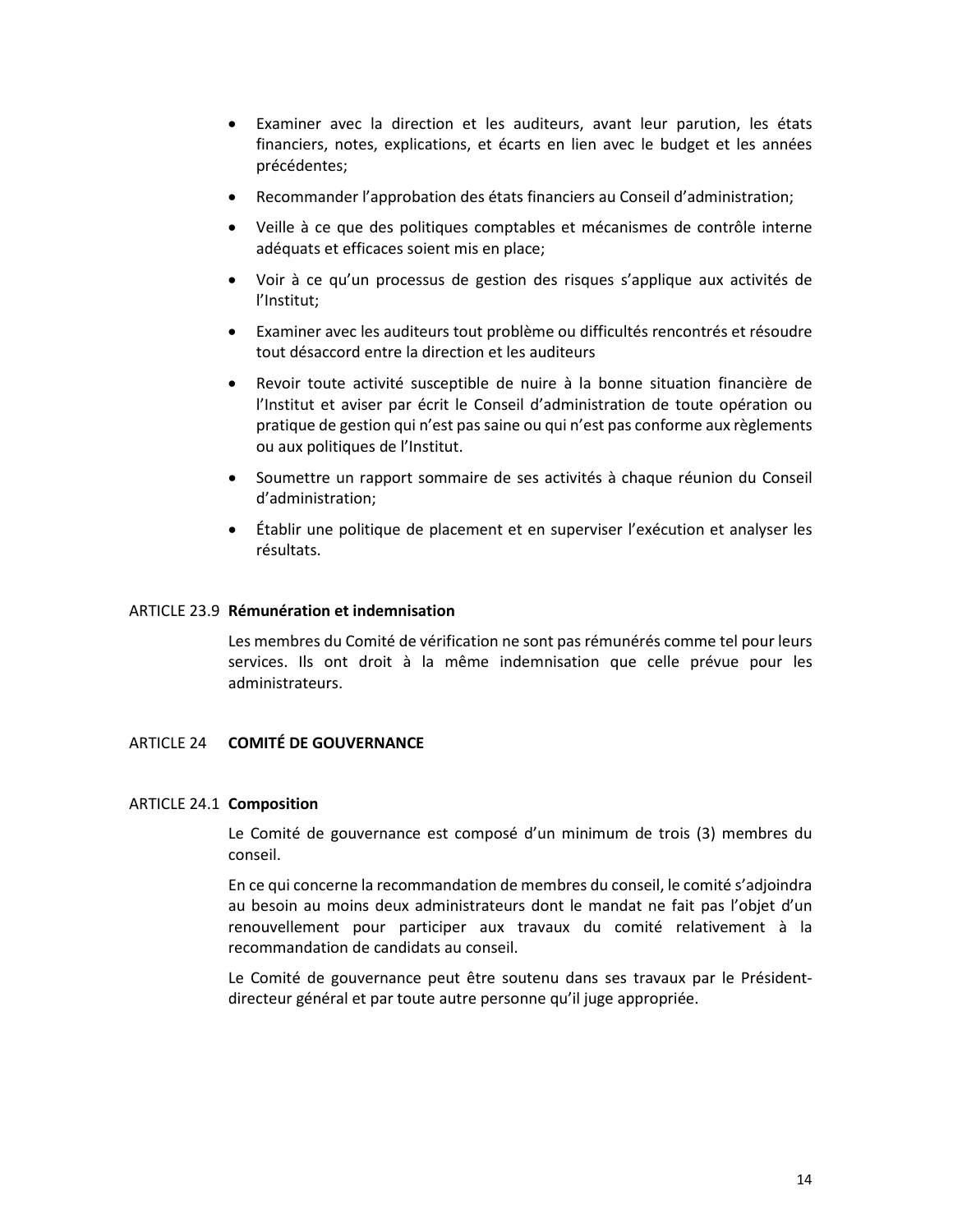#### ARTICLE 24.2 **Présidence du Comité**

La présidence du Comité sera élue par et parmi les administrateurs membres du comité.

La présidence aura pour fonction de présider les réunions du Comité de gouvernance et de faire rapport de ses activités au Conseil d'administration.

Le président du comité de gouvernance agira à titre de secrétaire du conseil d'administration.

# ARTICLE 24.3 **Nomination**

Les membres du Comité demeurent en fonction jusqu'à leur remplacement au sein du Comité ou jusqu'à l'échéance de leur mandat au sein du Conseil.

Chaque membre exerce ses fonctions jusqu'à la nomination de son successeur, à moins qu'il ne démissionne, que son poste ne devienne vacant, qu'il cesse d'être membre du Conseil d'administration ou qu'il y ait lieu de pourvoir à son remplacement pour toute autre raison jugée valable.

#### ARTICLE 24.4 **Vacances**

Les vacances qui surviennent au Comité, soit pour cause de mort, de démission, de disqualification, de destitution, soit pour d'autres causes, sont comblées par le Conseil d'administration.

#### ARTICLE 24.5 **Réunions**

Les réunions du Comité peuvent être tenues sans avis, à telle époque et à tel endroit que le Président du Comité détermine.

À chaque réunion régulière du Comité et à chaque réunion spéciale, à moins que le Comité n'en décide autrement, les membres tiennent une séance à huit clos.

#### ARTICLE 24.6 **Quorum**

Le quorum aux Assemblées du Comité est fixé à la majorité des membres du Comité.

# ARTICLE 24.7 **Procédure**

La procédure des réunions est celle que le Président du Comité détermine de temps à autre.

Le Comité tient un livre des procès-verbaux des réunions.

#### ARTICLE 24.8 **Responsabilités**

Les responsabilités du Comité incluent, entre autres ce qui suit :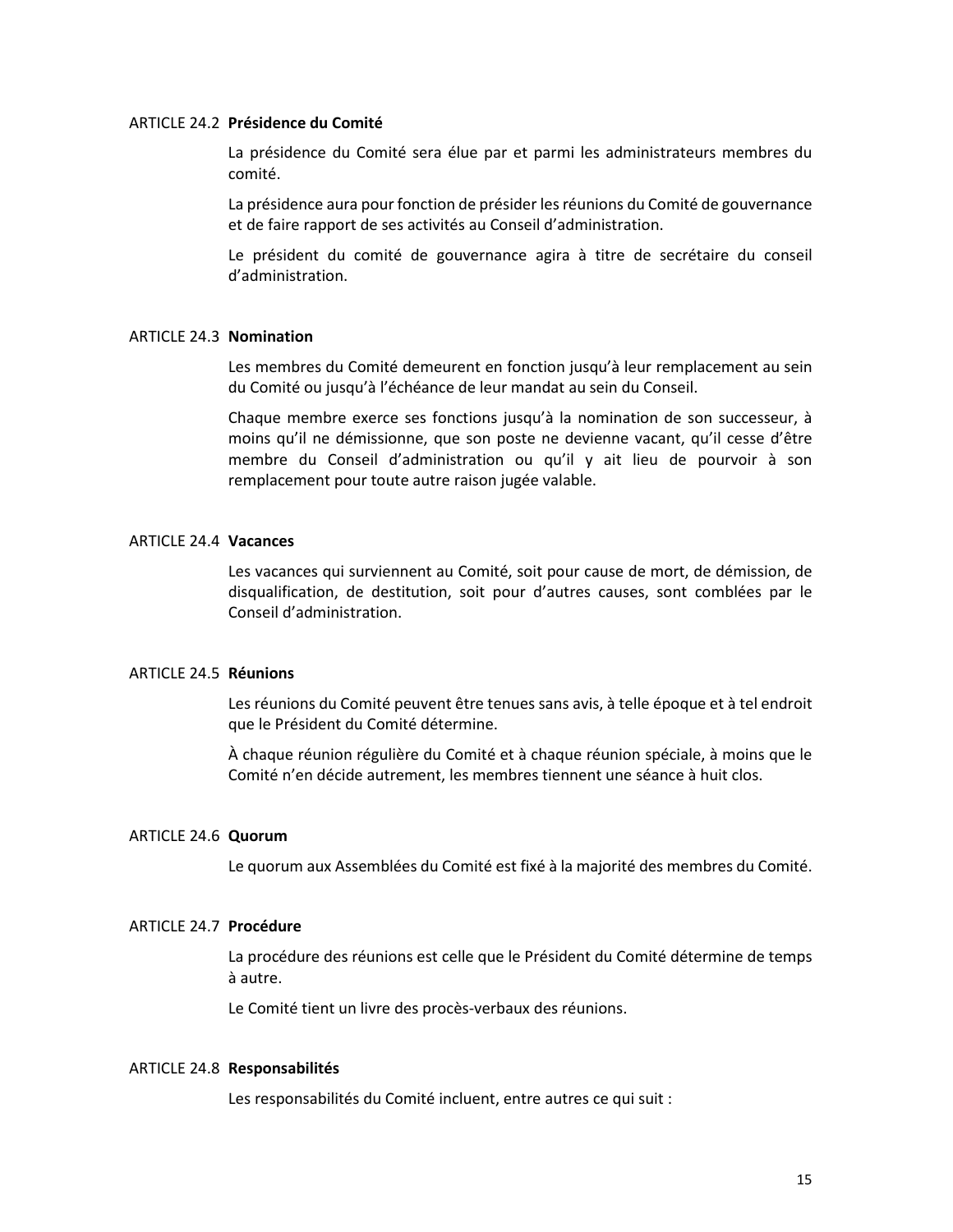- S'assurer que l'Institut maintient les plus hauts standards en termes d'éthique et de gouvernance
- Élaborer et proposer au Conseil les règles de gouvernance de l'Institut;
- Élaborer et proposer au Conseil un code d'éthique applicable aux administrateurs, aux dirigeants et aux employés, s'assurer de son application et du suivi des manquements;
- S'assurer de la mise à jour et de la diffusion aux membres du Conseil des documents élaborés en matière de gouvernance et des autres documents approuvés par le Conseil et ses comités;
- Identifier et recommander au Conseil d'administration des candidats aux postes d'administrateurs;
- Soumettre un rapport sommaire de ses activités à chaque réunion du Conseil d'administration et, lors de la réunion du Conseil d'administration qui précède l'Assemblée annuelle, un rapport des candidatures reçues et des nominations recommandées.

# ARTICLE 24.9 **Rémunération et indemnisation**

Les membres du Comité de nomination ne sont pas rémunérés comme tel pour leurs services. Ils ont droit à la même indemnisation que celle prévue pour les administrateurs.

# **Chapitre VI : DISPOSITIONS FINALES**

# ARTICLE 25. **Année financière**

L'année financière se termine le trente et unième (31e) jour du mois de mars de chaque année.

# ARTICLE 26. **Rapport financier**

Les états financiers annuels de l'Institut, préparés par l'auditeur externe, sont adoptés par le Conseil d'administration et un rapport financier est présenté à l'Assemblée annuelle des membres de l'Institut.

# ARTICLE 27. **Contrats**

Les contrats et autres documents requérant la signature de l'Institut sont approuvés par les personnes désignées suivant les politiques adoptées de temps à autre par le Conseil d'administration.